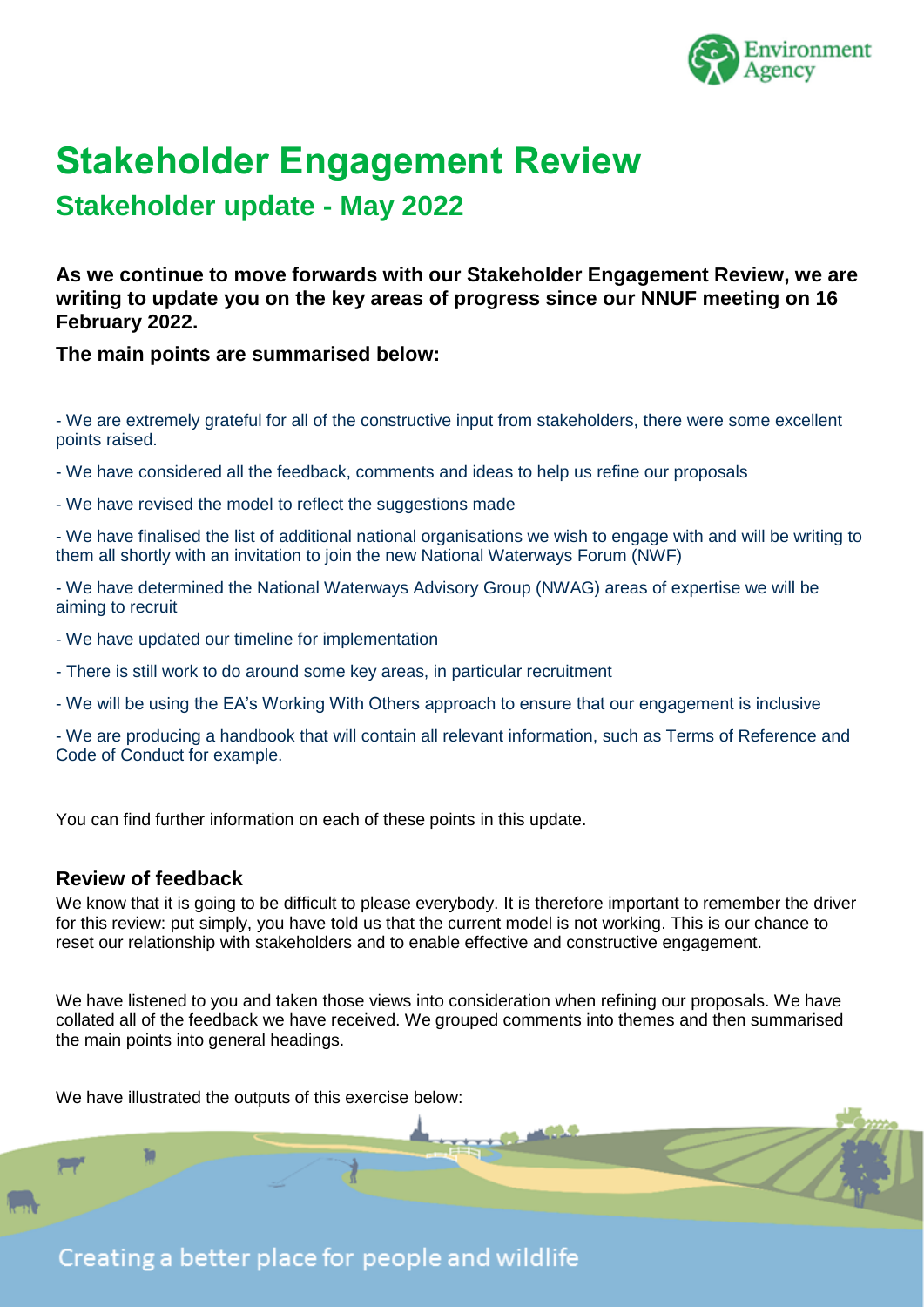

| You told us                                                                                                                       | Our response                                                                                                                                                                                                                                                                                             |
|-----------------------------------------------------------------------------------------------------------------------------------|----------------------------------------------------------------------------------------------------------------------------------------------------------------------------------------------------------------------------------------------------------------------------------------------------------|
| Boaters, who contribute most financially to the<br>waterways, must not lose their voice, the focus<br>should remain on Navigation | We acknowledge this concern and have tried to<br>ensure that boaters continue to be well represented.<br>We will be recruiting an individual focussed on<br>general navigation issues to the Advisory Group,<br>alongside numerous other individuals with a remit for<br>more specific navigation themes |
| The NWF will be too large with no chance for<br>discussion                                                                        | The NWF will be just one part of our stakeholder<br>model. Effective running of the NWF and other                                                                                                                                                                                                        |
| Small organisations or quieter individuals might not<br>get heard in a larger group                                               | opportunities provided by the overall model will<br>ensure all voices are heard                                                                                                                                                                                                                          |
|                                                                                                                                   | We also aim to meet with every national organisation<br>once a year with the agenda set by that organisation                                                                                                                                                                                             |
| Why follow the CRT model?                                                                                                         | The core of the CRT model is similar to our own<br>thinking and there are some elements of best<br>practice from the CRT and other stakeholder models<br>that you told us worked well                                                                                                                    |
| The title of 'Task & Finish groups' is not correct -<br>they are not 'tasks' they are 'themes'                                    | We agree and have changed the Task & Finish<br>groups to Delivery Groups                                                                                                                                                                                                                                 |
| How will the Task & Finish groups be made up?                                                                                     | The Delivery Groups will be set up as required. The<br>number of members, Chair & meeting frequency will<br>vary depending on the commission, and there will be<br>an opportunity to co-opt others who are not NWAG<br>members                                                                           |
| Must broaden stakeholders represented and<br>increase the diversity of group members                                              | We have finalised a list of additional national<br>organisations we would like to engage with and will<br>be inviting them to join the National Waterways<br>Forum. Our recruitment to the Advisory Group will<br>specifically target a more diverse membership                                          |
| Don't want to see the stakeholder group members<br>broadened, want the members to consist of fee-<br>paying users and boaters.    | To deliver the outcomes from our Navigation<br>Business plan, we need to engage a wider audience<br>that represents the broad interests of everyone who<br>benefits from our waterways                                                                                                                   |
| Some areas of interest e.g. sport could sit across<br>several Technical Groups, how will this work?                               | This is a valid point which we will need to consider<br>as we populate the groups. Our Delivery Groups<br>may span across all the Technical Groups                                                                                                                                                       |
| Structure needs to be simple and not duplicate time<br>and effort                                                                 | We have revised our model and proposals to reflect<br>this                                                                                                                                                                                                                                               |
|                                                                                                                                   |                                                                                                                                                                                                                                                                                                          |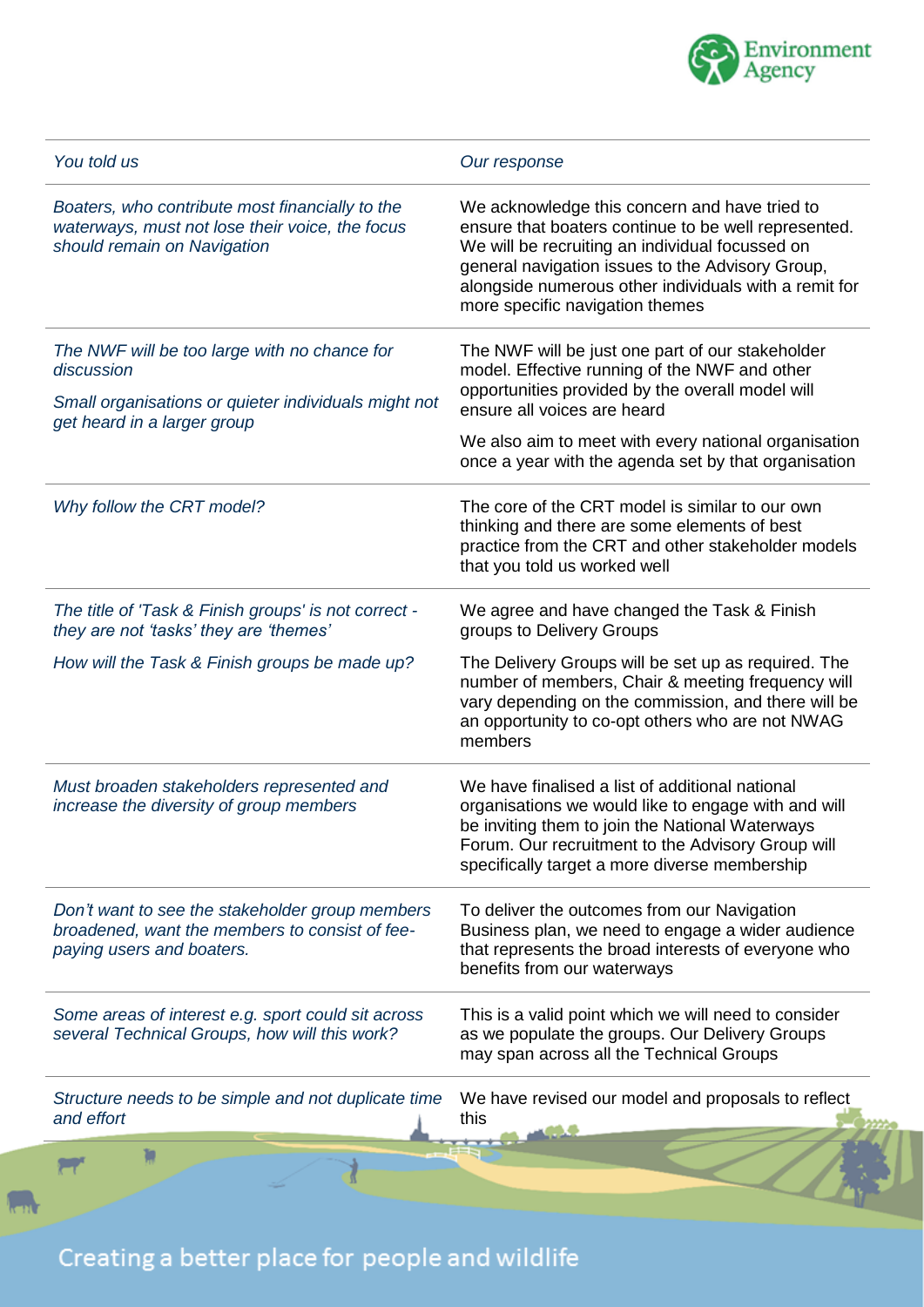

| There are other organisations we can learn from<br>and other groups that already exist that we can<br>communicate with                                                                          | We are following up with those organisations/groups<br>mentioned to share lessons learned and see how we<br>can engage effectively with them                                                                  |
|-------------------------------------------------------------------------------------------------------------------------------------------------------------------------------------------------|---------------------------------------------------------------------------------------------------------------------------------------------------------------------------------------------------------------|
| Concern over clarity of roles and commissioning of<br>each group.                                                                                                                               | This will be addressed within the ToR/ members'<br>handbook                                                                                                                                                   |
| Must have a clear Terms of Reference (ToR)                                                                                                                                                      |                                                                                                                                                                                                               |
| EA should chair the groups initially                                                                                                                                                            | An EA Chair will lead the NWF and the NWAG. For<br>the NWTGs an EA Chair will lead each group for an<br>initial period, before we open this role up to others                                                 |
| Resourcing attendance of the groups is a concern<br>both for the EA and for stakeholders                                                                                                        | Within the model we have been mindful of our own<br>organisational structure and available resource                                                                                                           |
|                                                                                                                                                                                                 | We feel that an annual meeting of the NWF is not<br>burdensome, whilst for the NWAG (and its NWTGs)<br>we would hope that individuals only apply to become<br>a member if they are able to commit their time. |
|                                                                                                                                                                                                 | We will regularly review the frequency of meetings                                                                                                                                                            |
| Concern regarding the recruitment of members,<br>how will this be achieved? Will it be democratic?                                                                                              | The NWF membership will be made up of individuals<br>nominated by each national organisation                                                                                                                  |
|                                                                                                                                                                                                 | For the NWAG our recruitment process will be based<br>upon fair assessment of an individual's skills and<br>experience against our member role profiles                                                       |
| Recruitment must make membership more diverse                                                                                                                                                   | Following the EA's Working With Others approach<br>we will ensure that we are inclusive (see below for<br>more detail)                                                                                        |
| When considering terms of office there must be<br>consideration for not losing technical knowledge<br>and expertise of group members and continuity,<br>and that volunteers may be hard to find | We are considering appropriate terms of office to<br>address these points. We will publish them in the<br>ToR/members' handbook                                                                               |
| You have not undertaken a formal consultation for<br>this review                                                                                                                                | There is no requirement to undertake a formal<br>consultation. However, we have engaged with our<br>key stakeholders and taken all views into<br>consideration                                                |
| The proposals are overly bureaucratic                                                                                                                                                           | We have considered the feedback to date and still<br>believe the arrangements will provide a more<br>effective engagement model. We will however<br>monitor effectiveness and make improvements as            |
|                                                                                                                                                                                                 | necessary                                                                                                                                                                                                     |
|                                                                                                                                                                                                 |                                                                                                                                                                                                               |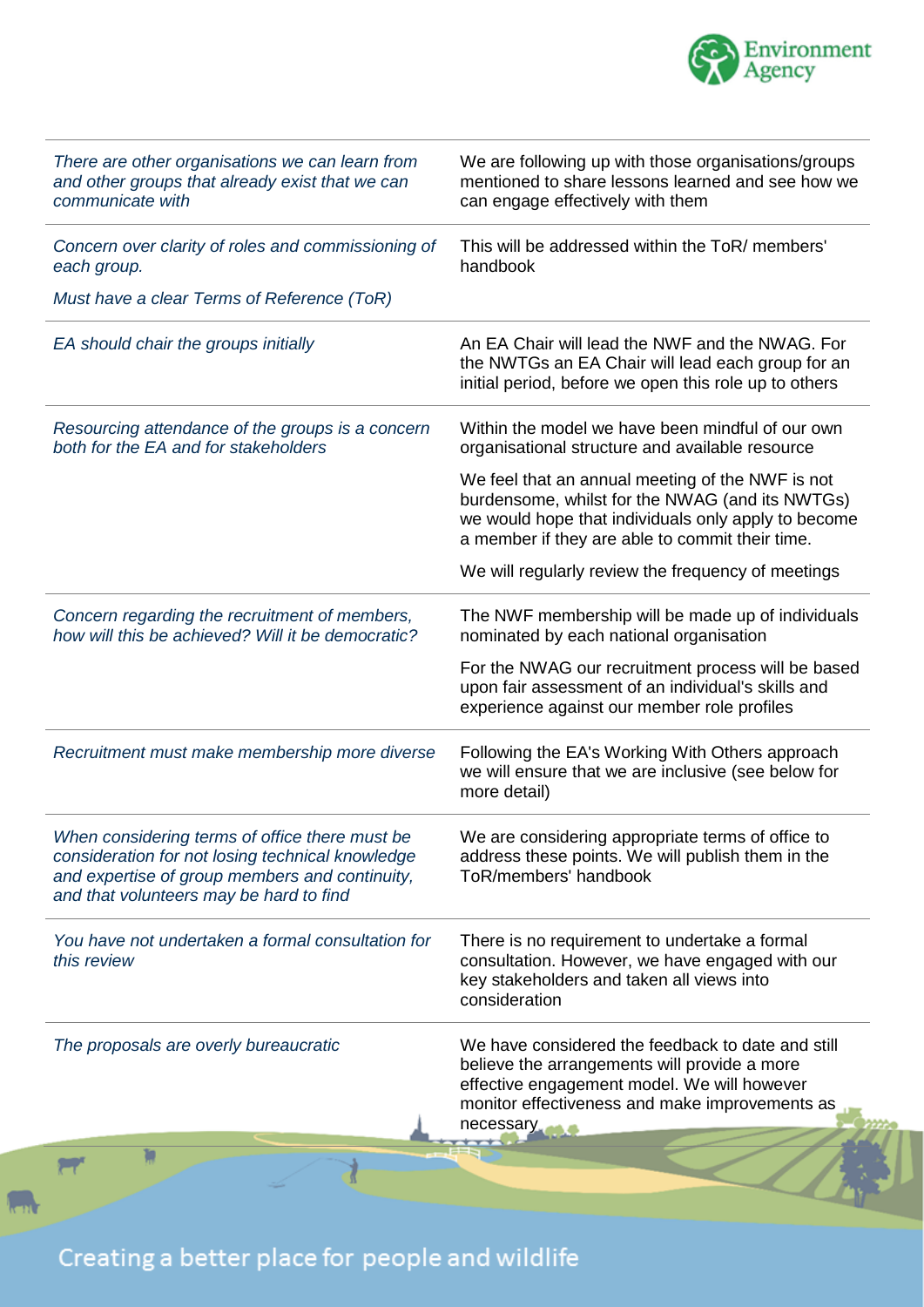# DRAFT - Revised Environment Agency stakeholder engagement model

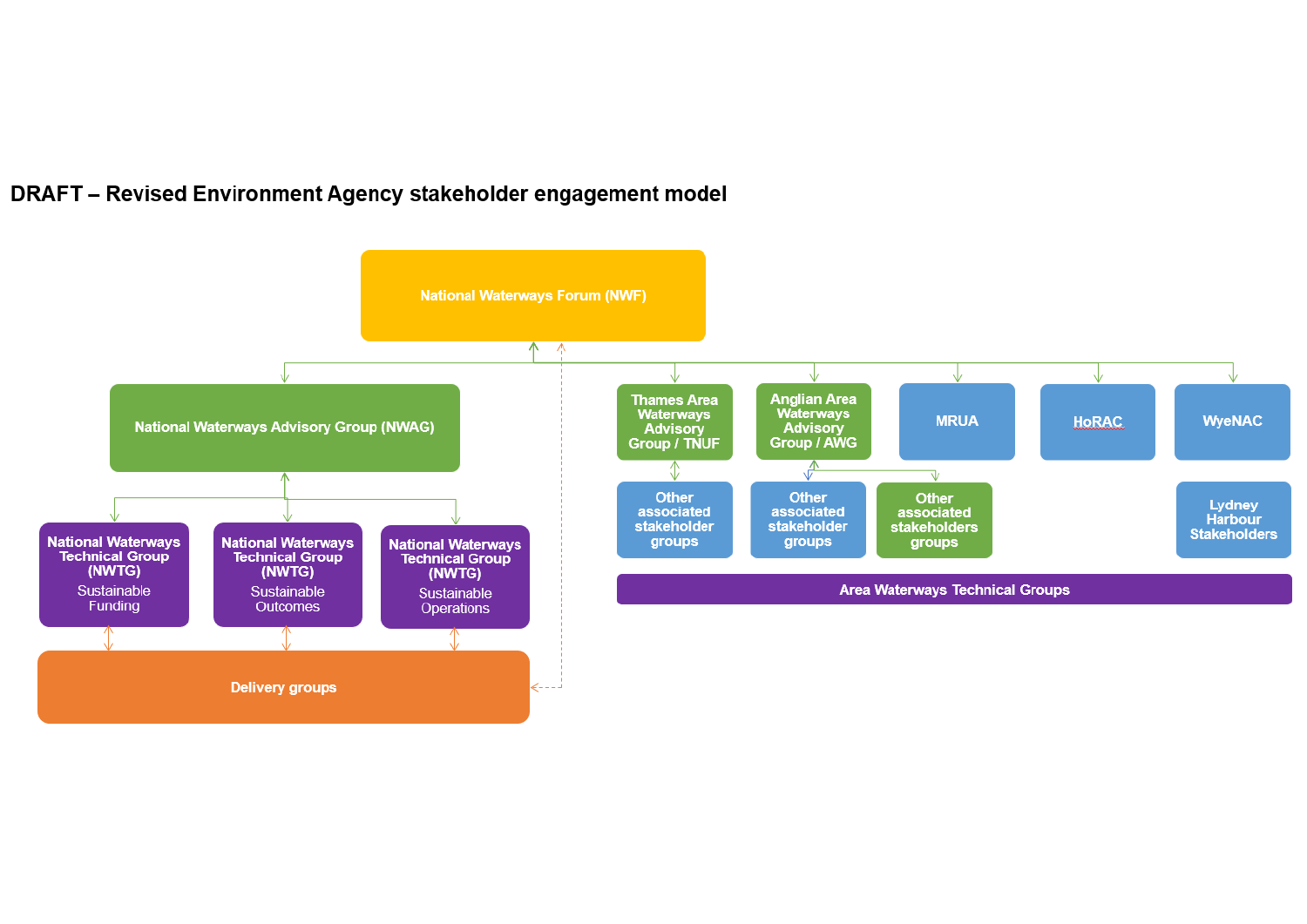# **Supporting information**

#### National engagement pathway

#### **National Waterways Forum (NWF)**

Discussion forum. Chaired by EA. Broadest waterways stakeholder group.

One representative from each national organisation (boating/non boating beneficiaries).

Advisory Group / Area Stakeholder Group.

EA Waterway Manager(s) from each area invited to attend.

#### **National Waterways Advisory Group (NWAG)**

Individual members appointed based on their specific skills/experience (inc. boating/non boating) to help us deliver the Business Plan and influence/develop/advise upon new activities and actions and to take on ideas/issues raised at NWF and commission action. Communicate outcomes to NWF. Meet 2 x year. Chaired by EA. An EA Waterway Manager to attend. Each member of the NWAG will have the opportunity to sit on a NWTG(s) / Delivery Group(s) below (dependant upon skills/experience).

#### **National Waterways Technical Groups (NWTGs)** One group for each theme of the Business Plan. Chaired by EA lead initially for 1 year then Chair elected by group. Fixed membership from members of NWAG.

Meet 2 x year to fit with NWAG mtgs. EA representative to sit on each group. Commission comes from NWAG.

#### **Delivery groups**

Delivery groups set up as required to address a specific issue. Number of members, Chair & meeting frequency will vary. Commission comes from NWTGs. Members to come from NWTGs as appropriate, plus members of NWF/additional experts can be invited to join delivery group(s) where agreed.

#### Area engagement pathway

**Area Waterways Advisory Groups** 

Area led (follow NWAG format but freedom within a framework)

**Existing Area Stakeholder Groups** Not EA led

**Area Waterways Technical Groups** Focus on Part C Business Plan (Local Outcome Plans)

# Additional national engagement

**Plus: EA Meet individually** with every\* national organisation agenda. Discussions on topics

Plus: E-newsletter EA national update - circulated 2 x year to tie into timings of **NWAG**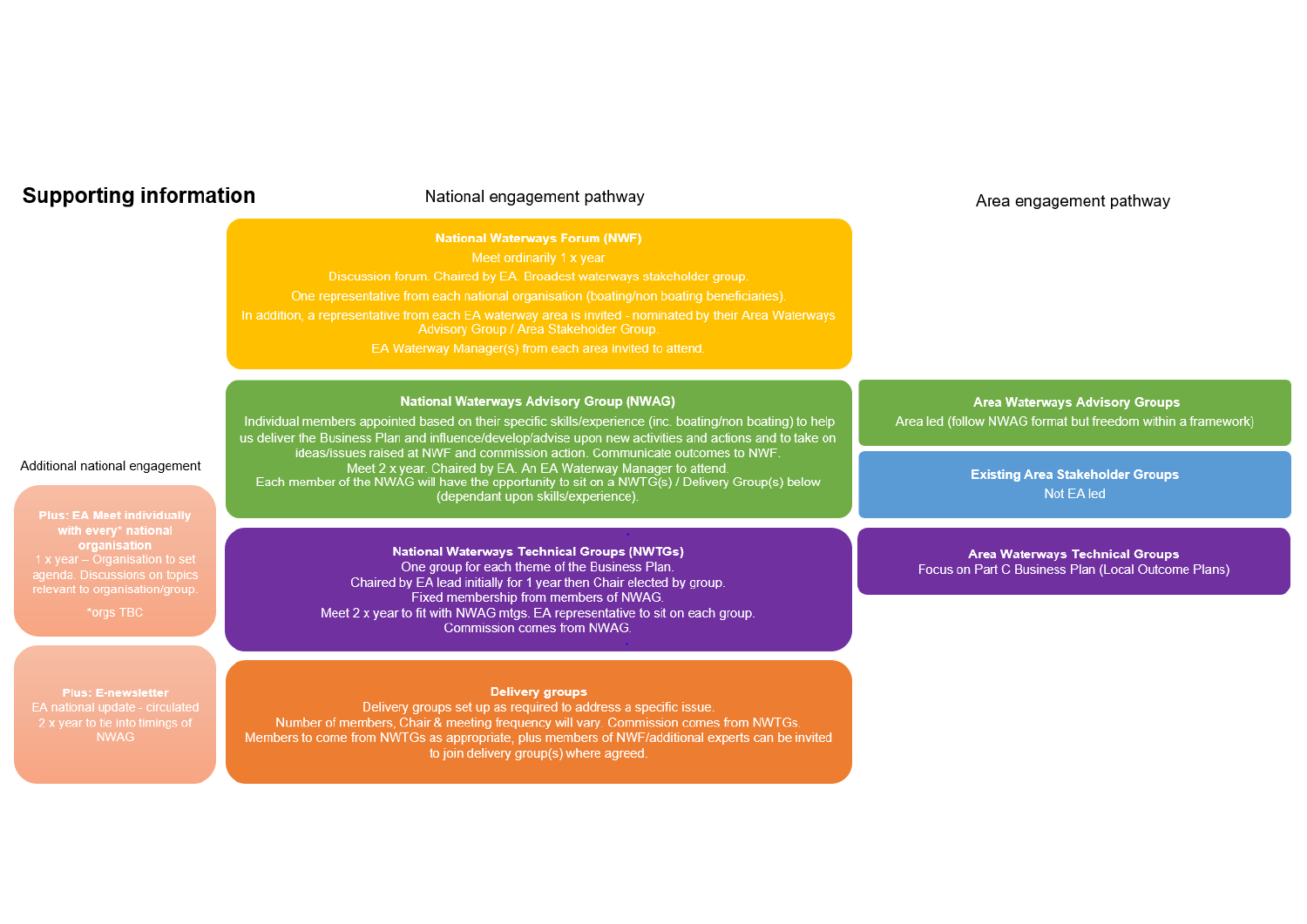

### **National Waterways Advisory Group (NWAG) - proposed areas of expertise we aim to recruit**

We can share with you that for the NWAG the areas of expertise we will be considering seeking representation for are as follows:

Navigation issues (e.g. dredging / vegetation management / assisted passage / navigation safety) Residential boating Powered boating Disability boating **Canoeing** Rowing Paddle boarding Sailing Outdoor swimming Walking/Running Cycling Boating trade Commercial development Finance/Funding Volunteering Youth Engagement Community Engagement Mooring/Marinas Riparian ownership Water quality Climate change Health and Wellbeing Water safety Wildlife and biodiversity Angling Cultural and Heritage **Partnerships** Asset management Compliance and enforcement **Technology** 

Creating a better place for people and wildlife

**SHIP**